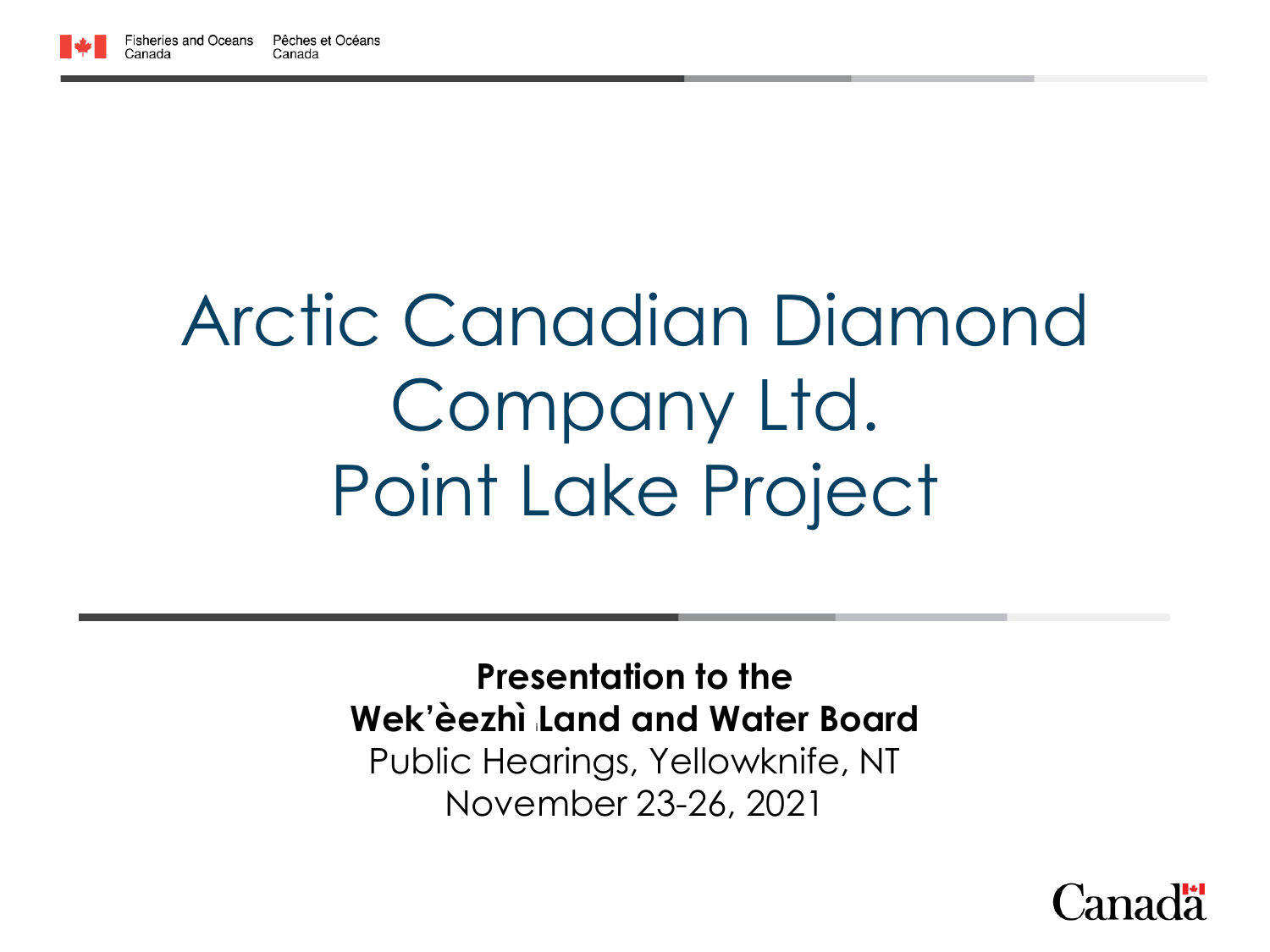## Overview of Presentation

- 1. Fisheries and Oceans Canada (DFO) Fish and Fish Habitat Protection Program's **Mandate**
- 2. Overview of Fisheries
- 3. Overview of Impacts
- 4. DFO's Intervention Submission
- 5. Conclusions
- 6. Questions and Comments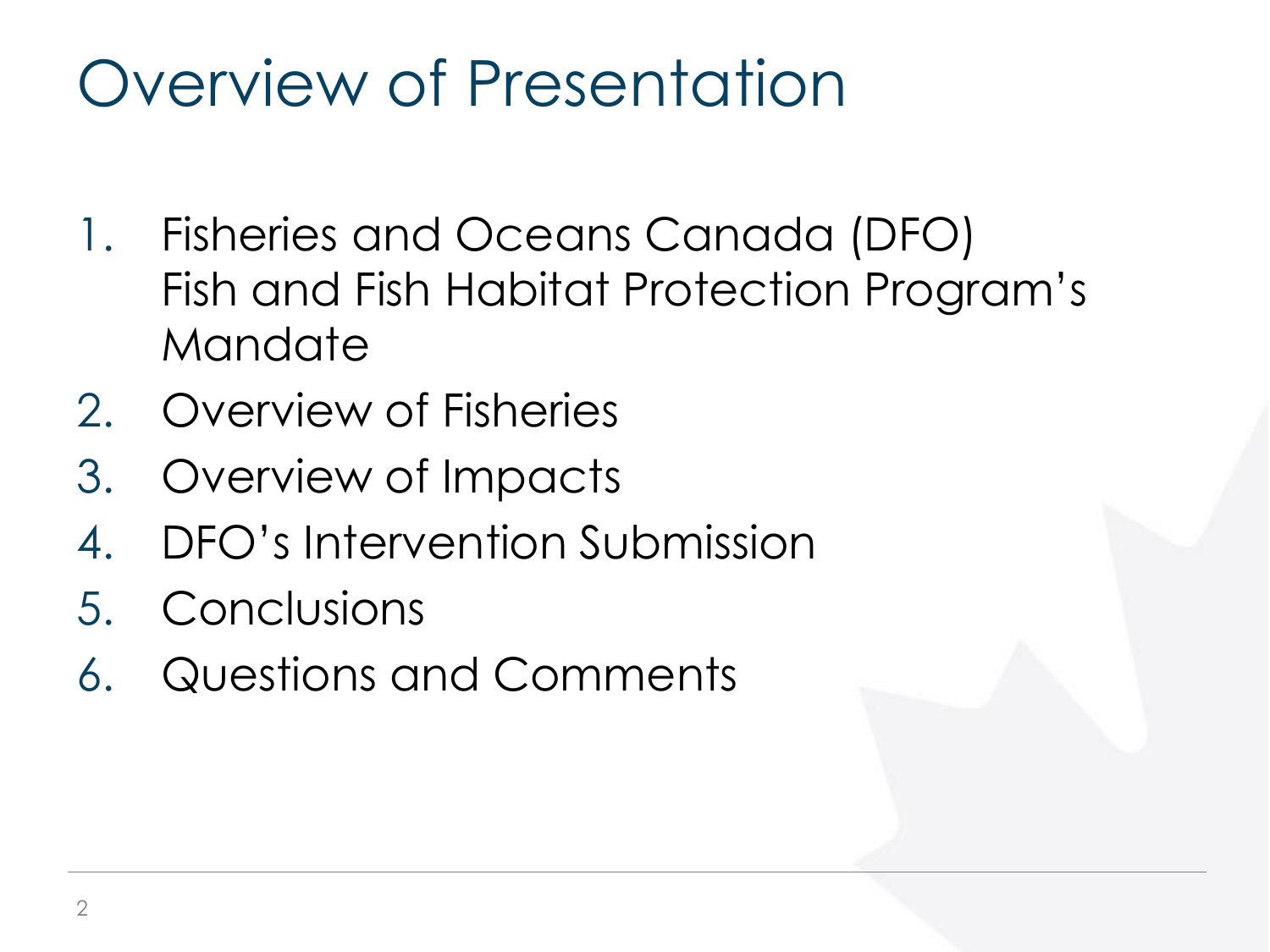### DFO - Fish and Fish Habitat Protection Program Mandate (continued)

As **mandated** by the *Fisheries Act*, the Fish and Fish Habitat Protection Program is responsible for the conservation and protection of fish and fish habitat in Canadian waters.

**Sub-Section 34.4 (1)** of the Fisheries Act states that: "*No person shall carry on any work, undertaking or activity, other than fishing, that results in the death of fish*

**Sub-Section 35 (1)** of the Fisheries Act states that, "*No person shall carry on any work, undertaking or activity that results in the harmful alterations, disruption or destruction of fish habitat*."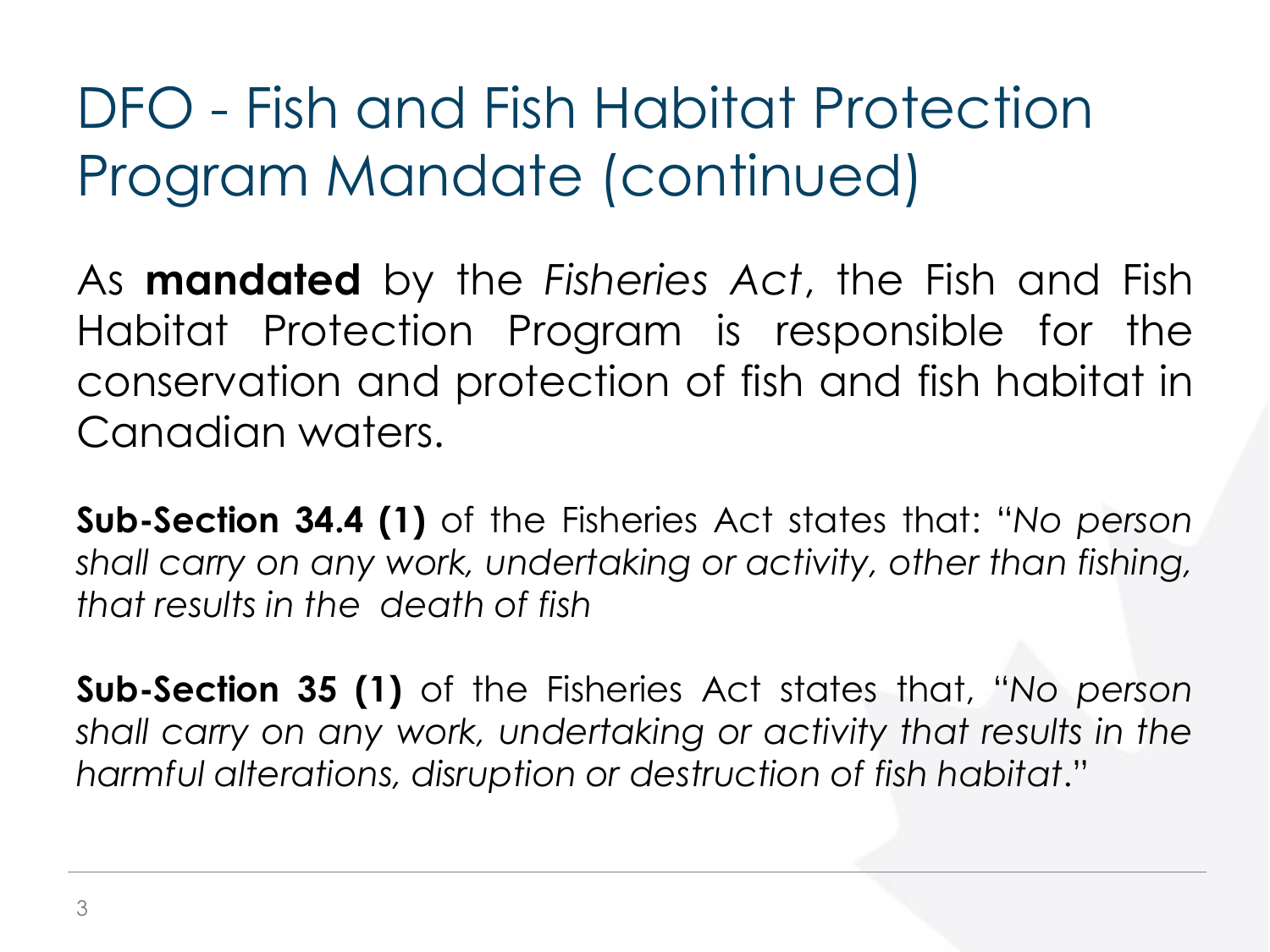### DFO - Fish and Fish Habitat Protection Program Mandate

The *Fisheries Act* defines **fish** as:

- *(a) parts of fish,*
- *(b) shellfish, crustaceans, marine animals and any parts of shellfish, crustaceans or marine animals, and*
- *(c) the eggs, sperm, spawn, larvae, spat and juvenile stages of fish, shellfish, crustaceans and marine animals*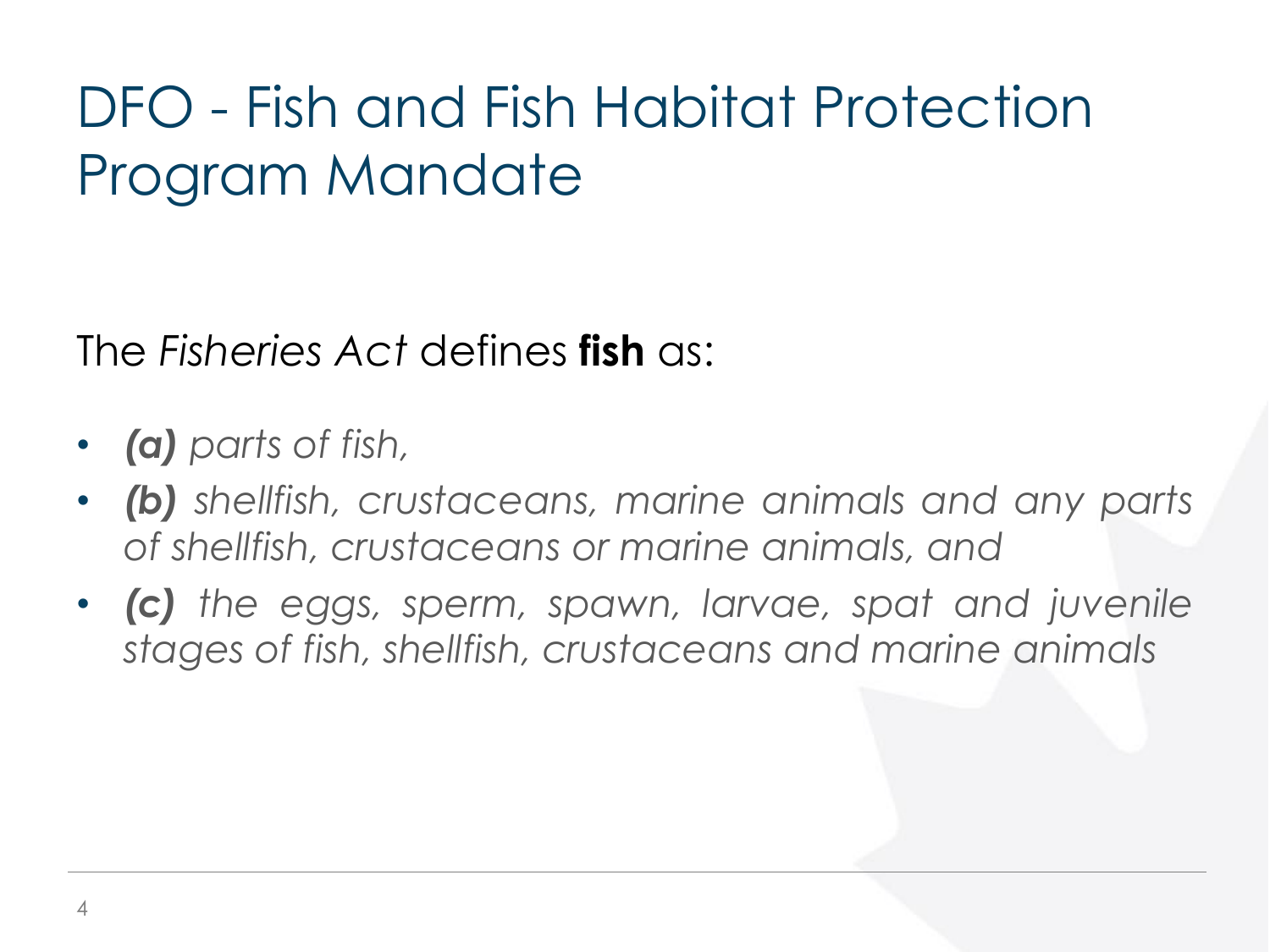### DFO - Fish and Fish Habitat Protection Program Mandate (continued)

**Fish Habitat**, as defined by the *Fisheries Act*, is:

• *water frequented by fish and any other areas on which fish depend directly or indirectly to carry out their life processes, including spawning grounds and nursery, rearing, food supply and migration areas*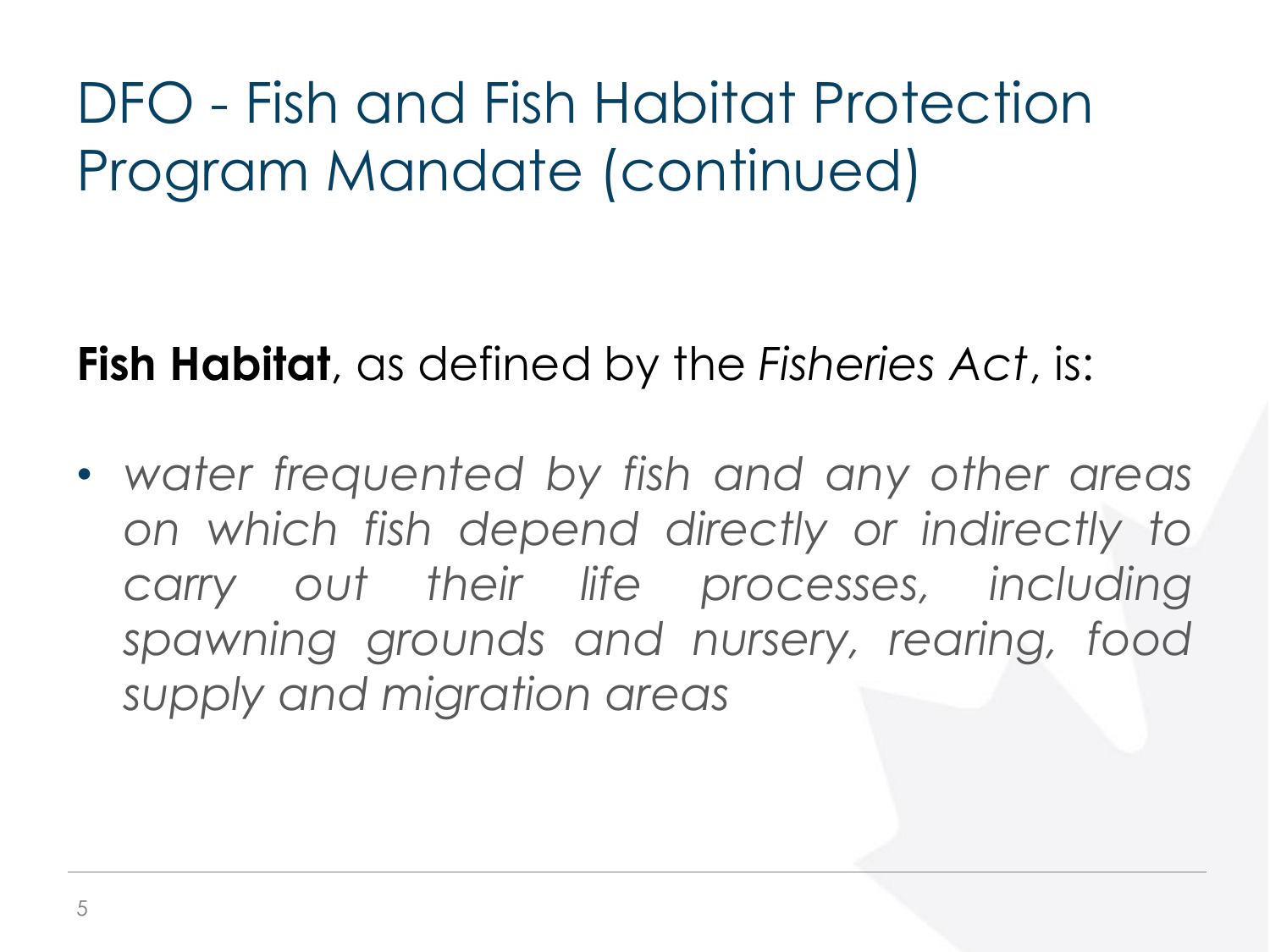## Overview of Fisheries

The Point Lake watershed is known fish habitat:

#### • **Point Lake**

• Lake Trout, Slimy Sculpin,

#### • **Connor Lake**

- Lake Trout, Arctic Grayling, Burbot, Slimy Sculpin, Lake Chub
- **Alexia Lake**
	- Slimy Sculpin, Lake Chub



Map showing the Point Lake watershed. *Google Earth,* earth.google.com/web/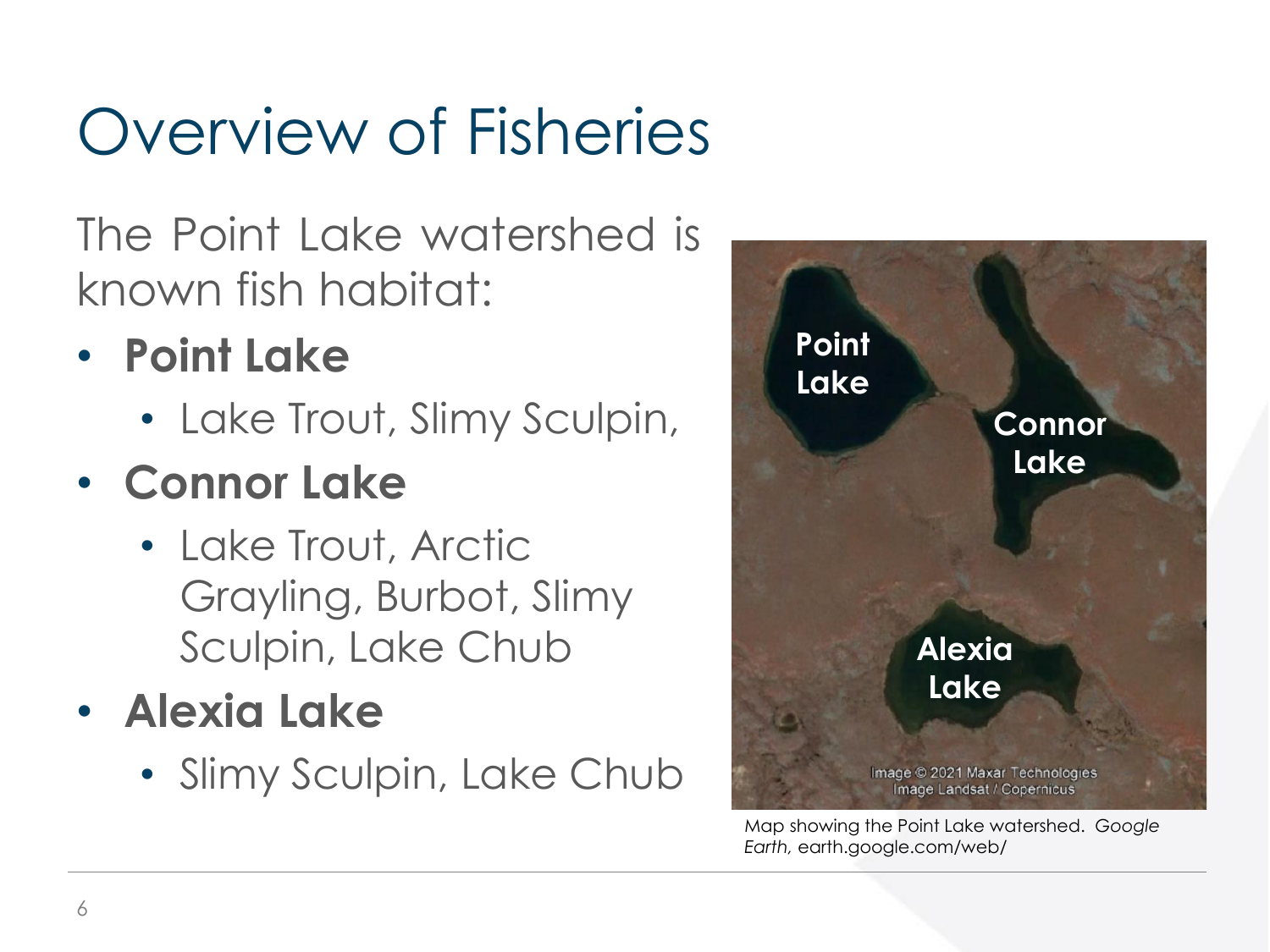## Overview of Impacts

#### **Downstream Effects**

It is predicted that the loss of Point Lake will decrease water levels in Connor Lake by 0.12m, representing a 6% decrease in volume.

• The Connor Lake North Outflow is expected to see a decrease between 30% and 100%.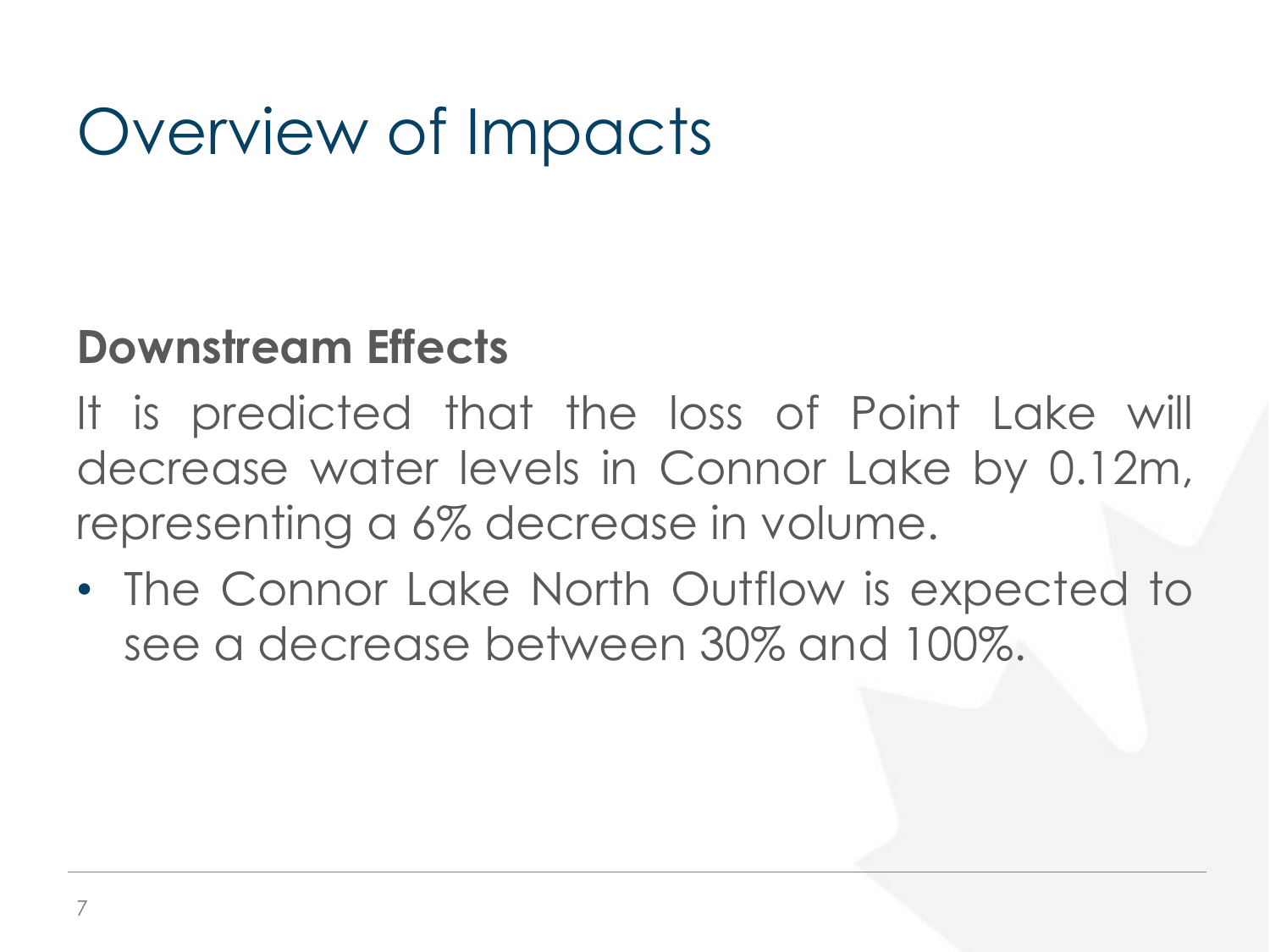## Overview of Impacts

#### **Habitat Impacts**

Connor Lake North Outflow is known to provide spawning, nursery, and rearing habitat for several Connor Lake fish species.

• Such a decrease in water levels could render this spawning habitat inaccessible.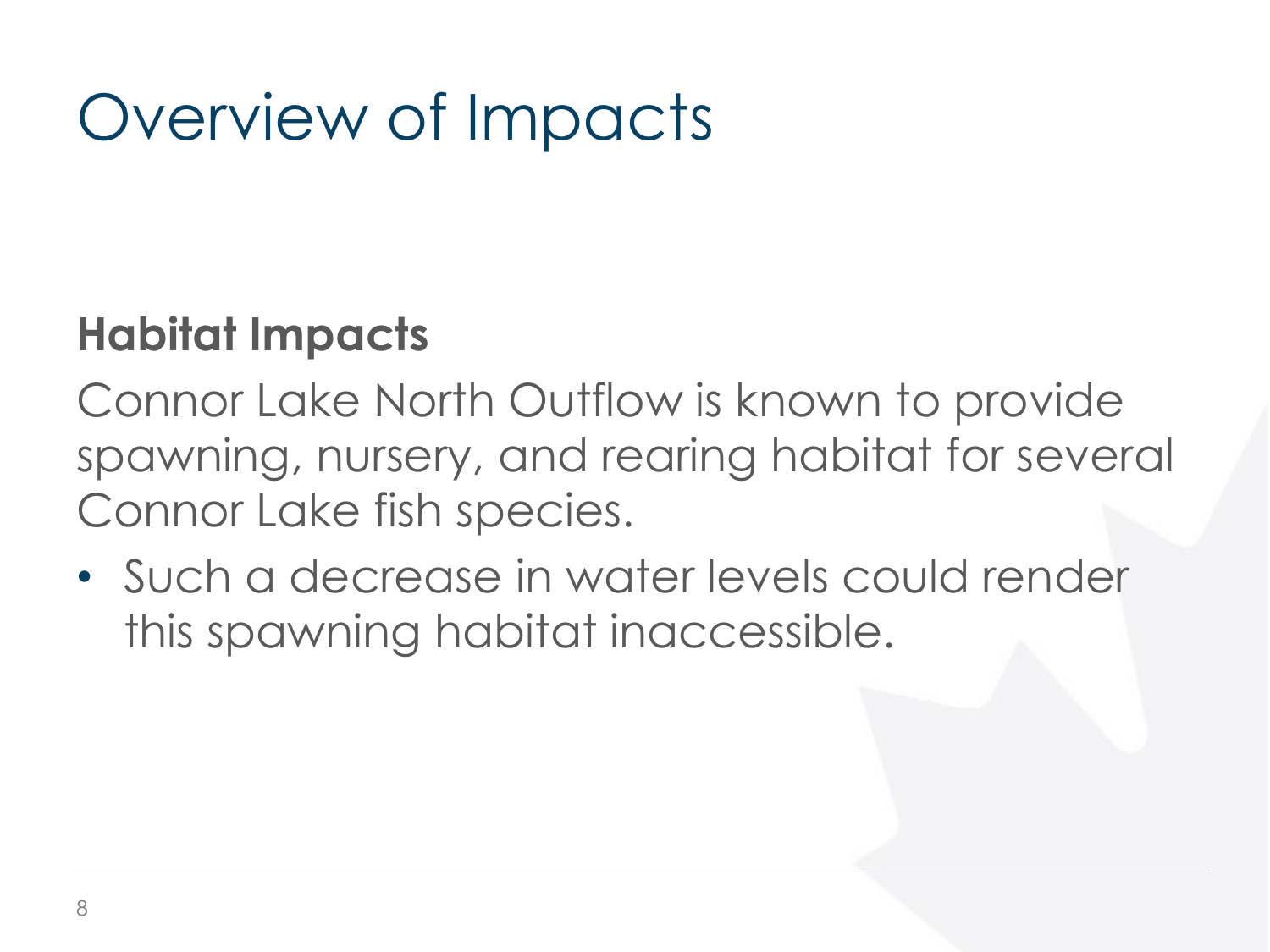### Final Written Submission & Recommendations

Fisheries and Oceans Canada provided one technical comment for the intervention

1. Flow augmentation into Connor Lake during critical times of the year may be required to ensure the maintenance of flow in the Connor Lake North Outflow in support of the spawning and rearing activities of the grayling population. It is DFO's position that this be taken into consideration in the issuance of the water licence.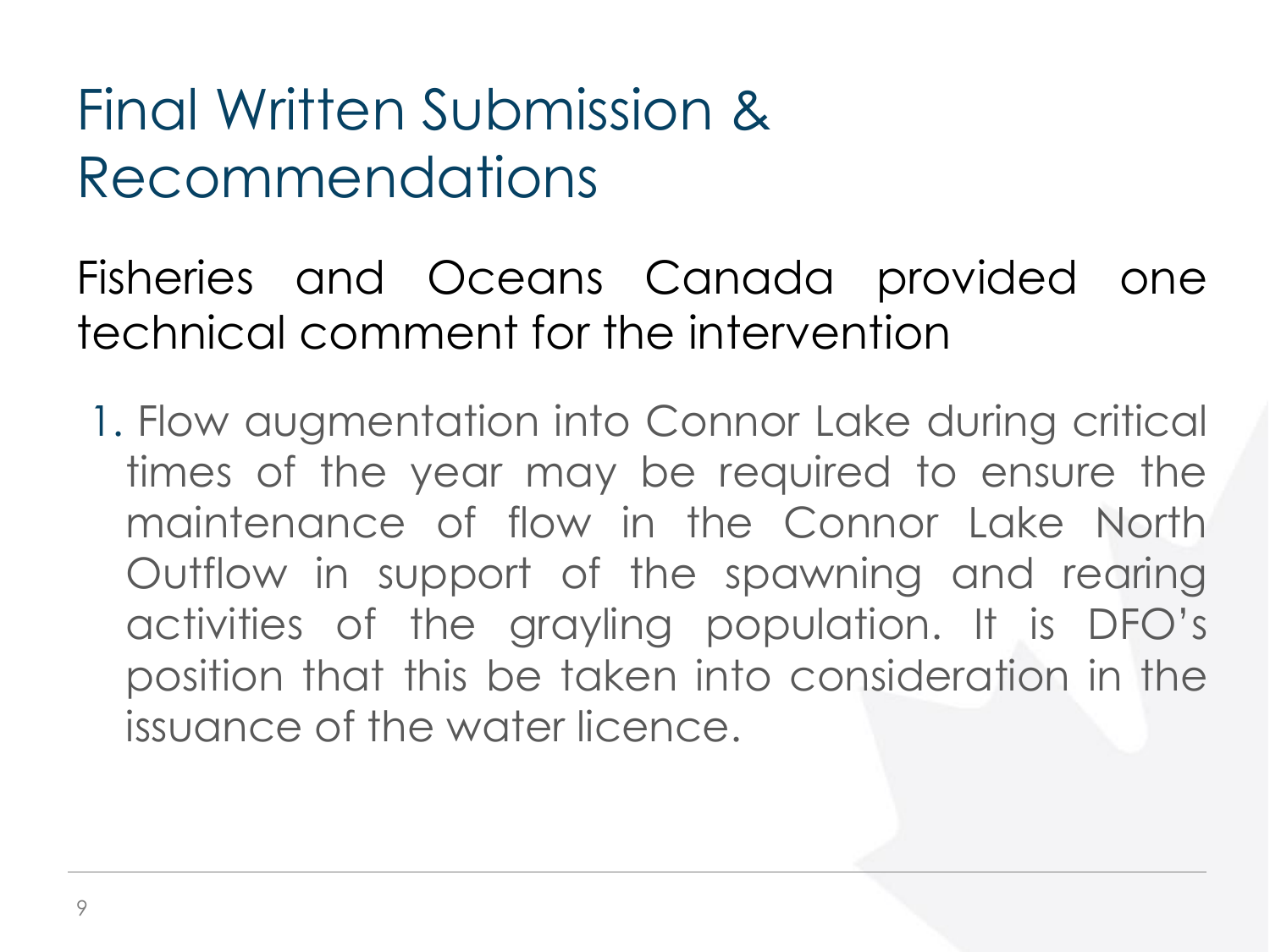Fish Habitat within the Connor North Outflow.

Arctic Canadian Diamond Company Ltd. Response:

• Fisheries and Oceans Canada and Arctic Canadian Diamond Company Ltd. will continue to work on developing mitigation strategies to reduce possible impacts to the fish populations in Connor and Alexia Lakes.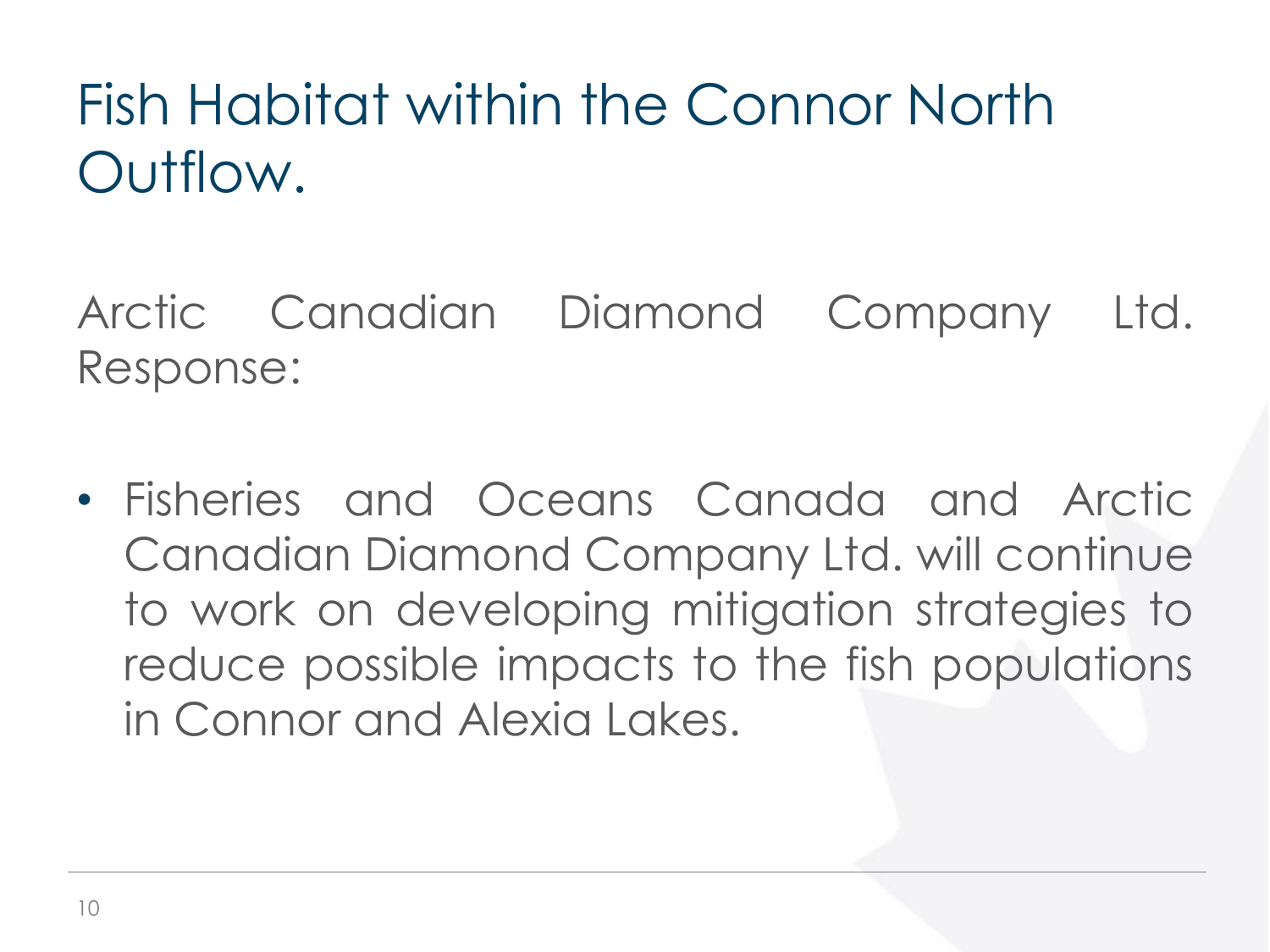## Status of Intervention

- DFO considers this issue unresolved.
- DFO is currently reviewing the project under DFO's Request for Review Process, and Fisheries Act Authorization.
- All effort to avoid and mitigate harm to fish and fish habitat should be exhausted before the need to offset is considered. (*Policy for applying measures to offset adverse effects on fish and fish habitat under the Fisheries Act*)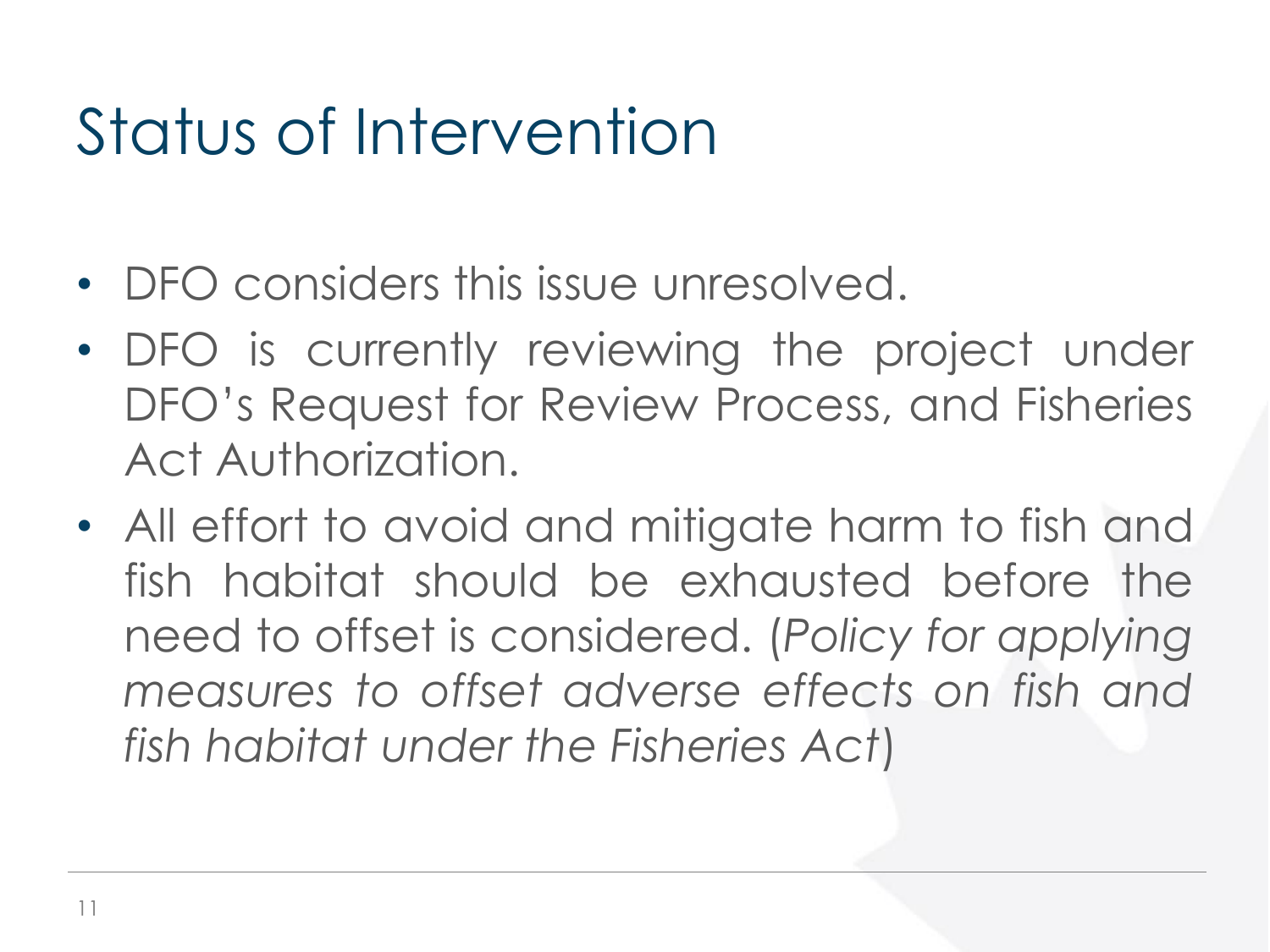## Conclusion

• DFO recommends that water licence conditions should take into considerations the possible need to augment water levels in Connor Lake to ensure access to spawning, nursery, and rearing habitat found in the Connor Lake North Outflow .